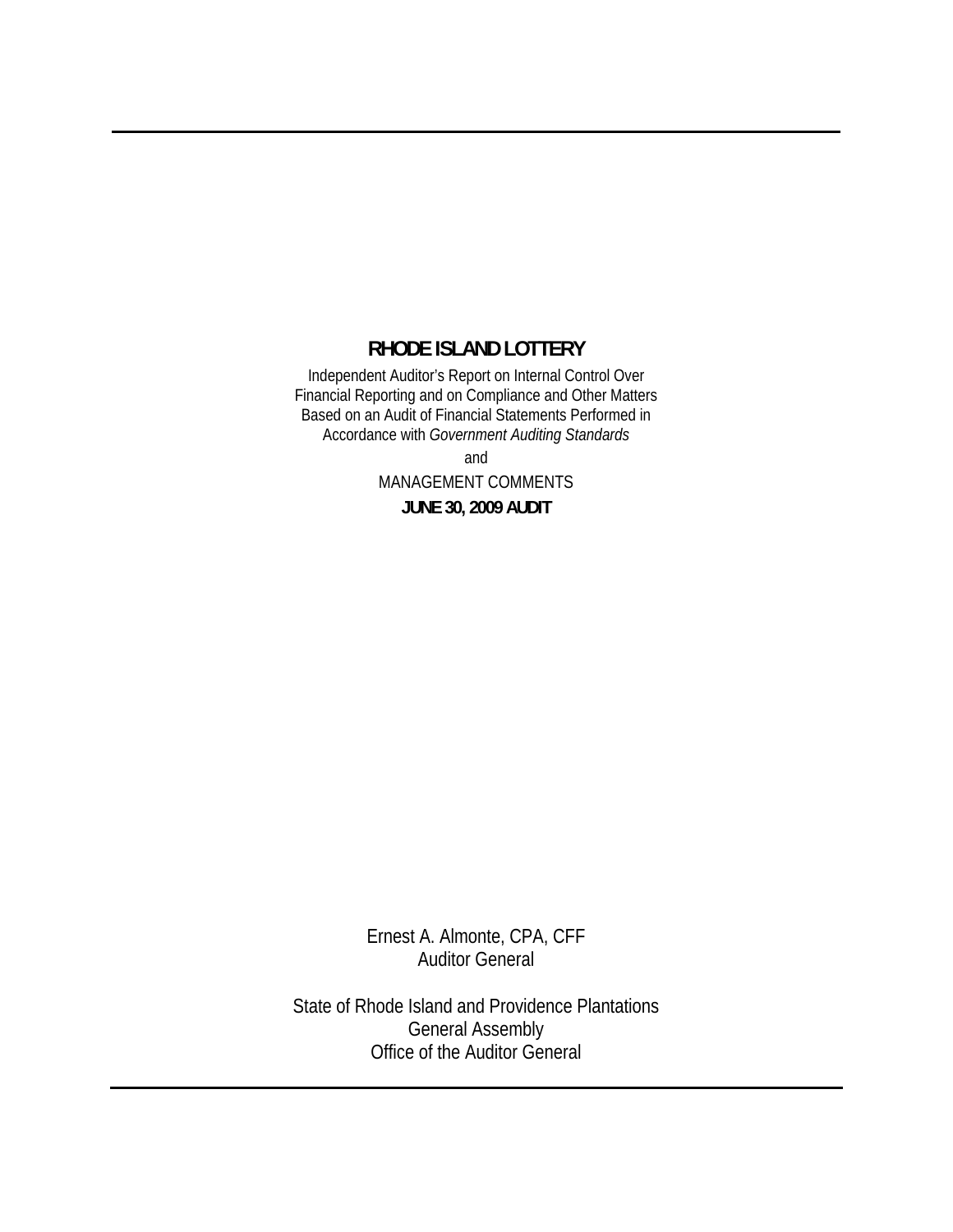

STATE of RHODE ISLAND and PROVIDENCE PLANTATIONS

GENERAL ASSEMBLY

♦ *INTEGRITY*

♦ *RELIABILITY*

ERNEST A. ALMONTE, CPA, CFF  $O$  FFICE of the AUDITOR GENERAL

♦ *INDEPENDENCE* ♦ *ACCOUNTABILITY*

*AUDITOR GENERAL* ernest.almonte@oag.ri.gov

October 6, 2009

Joint Committee on Legislative Services, General Assembly State of Rhode Island and Providence Plantations:

 We have audited the financial statements of the Rhode Island Lottery (the "Lottery") for the year ended June 30, 2009 and have issued our report thereon dated September 23, 2009. Our audit report, which includes the Lottery's financial statements and our Independent Auditor's Report thereon, was issued under separate cover.

In accordance with *Government Auditing Standards*, we have also prepared a report, dated September 23, 2009 and included herein, on our consideration of the Lottery's internal control over financial reporting and our tests of its compliance with certain provisions of laws, regulations and contracts. Our report on the Lottery's internal control over financial reporting and on compliance and other matters did not include any significant deficiencies in internal control over financial reporting. Our report did identify a matter relating to a potential fraud at one of the video lottery facilities that was required to be reported under *Government Auditing Standards.*

 We also reported two matters which are intended to improve internal control and provide other operating efficiencies which we have presented for your consideration.

Sincerely,

*Inest A. Almonte*<br>Ernest A. Almonte, CPA, CFF

Auditor General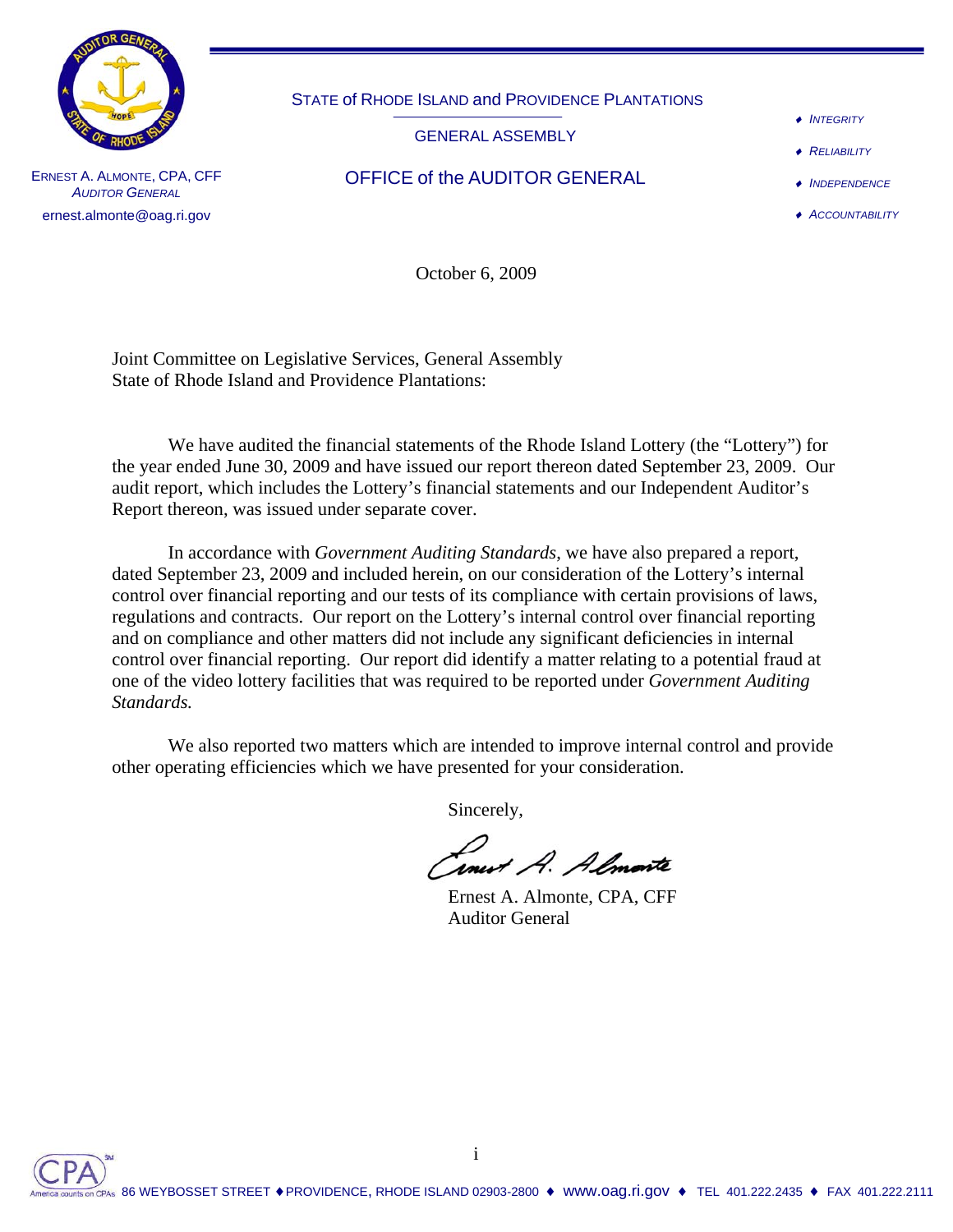### **RHODE ISLAND LOTTERY**

# **JUNE 30, 2009 AUDIT**

# **TABLE OF CONTENTS**

#### **PAGE**

| <b>Independent Auditor's Report on Internal Control Over Financial</b><br>Reporting and on Compliance and Other Matters Based on an |   |
|-------------------------------------------------------------------------------------------------------------------------------------|---|
| <b>Audit of Financial Statements Performed in Accordance</b><br><b>With Government Auditing Standards</b>                           |   |
| <b>SCHEDULE OF FINDINGS AND RESPONSES</b>                                                                                           | 3 |
| FINDING 2009-1 - OTHER MATTER REQUIRED TO BE REPORTED<br>UNDER GOVERNMENT AUDITING STANDARDS                                        | 3 |
| FINDING 2009-2 - CONTROL REVIEWS FOR SIGNIFICANT CHANGES<br>IN GAMING OPERATIONS                                                    | 3 |
| FINDING 2009-3 - UTILIZATION OF THE STATE'S ACCOUNTING<br>SYSTEM FOR FINANCIAL REPORTING                                            | 5 |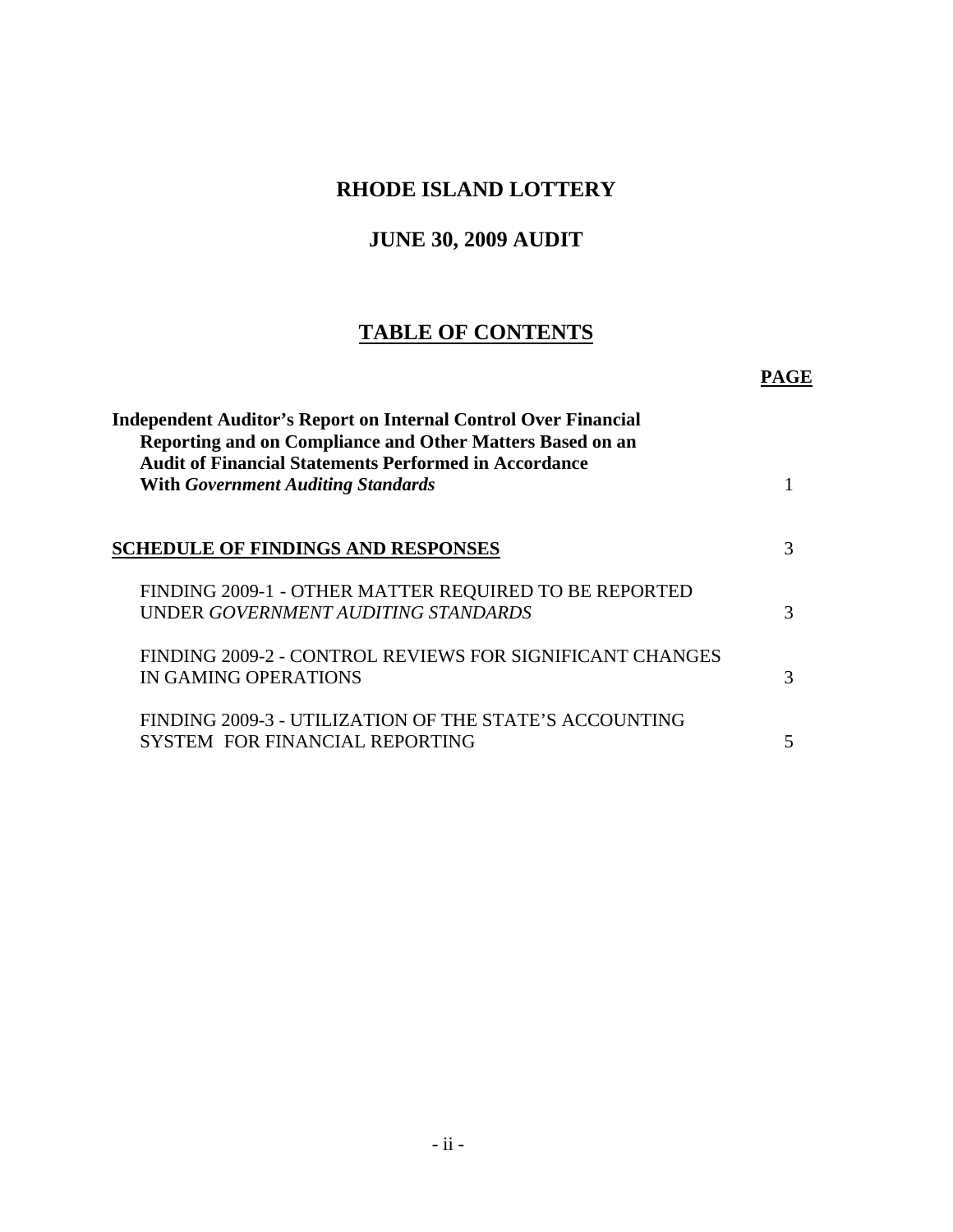

STATE of RHODE ISLAND and PROVIDENCE PLANTATIONS

GENERAL ASSEMBLY

- ♦ *INTEGRITY*
- ♦ *RELIABILITY*

ERNEST A. ALMONTE, CPA, CFF *AUDITOR GENERAL* ernest.almonte@oag.ri.gov

OFFICE of the AUDITOR GENERAL

♦ *INDEPENDENCE* ♦ *ACCOUNTABILITY*

#### **INDEPENDENT AUDITOR'S REPORT ON INTERNAL CONTROL OVER FINANCIAL REPORTING AND ON COMPLIANCE AND OTHER MATTERS BASED ON AN AUDIT OF FINANCIAL STATEMENTS PERFORMED IN ACCORDANCE WITH** *GOVERNMENT AUDITING STANDARDS*

Joint Committee on Legislative Services, General Assembly State of Rhode Island and Providence Plantations:

 We have audited the financial statements of the Rhode Island Lottery (Lottery), an enterprise fund of the State of Rhode Island and Providence Plantations, as of and for the year ended June 30, 2009 and have issued our report thereon dated September 23, 2009. We conducted our audit in accordance with auditing standards generally accepted in the United States of America and the standards applicable to financial audits contained in *Government Auditing Standards*, issued by the Comptroller General of the United States.

#### **Internal Control Over Financial Reporting**

 In planning and performing our audit, we considered the Lottery's internal control over financial reporting as a basis for designing our auditing procedures for the purpose of expressing our opinion on the financial statements, but not for the purpose of expressing an opinion on the effectiveness of the Lottery's internal control over financial reporting. Accordingly, we do not express an opinion on the effectiveness of the Lottery's internal control over financial reporting.

 A control deficiency exists when the design or operation of a control does not allow management or employees, in the normal course of performing their assigned functions, to prevent or detect misstatements on a timely basis. A significant deficiency is a control deficiency, or combination of control deficiencies, that adversely affects the entity's ability to initiate, authorize, record, process, or report financial data reliably in accordance with generally accepted accounting principles such that there is more than a remote likelihood that a misstatement of the entity's financial statements that is more than inconsequential will not be prevented or detected by the entity's internal control.

 A material weakness is a significant deficiency, or combination of significant deficiencies, that results in more than a remote likelihood that a material misstatement of the financial statements will not be prevented or detected by the entity's internal control.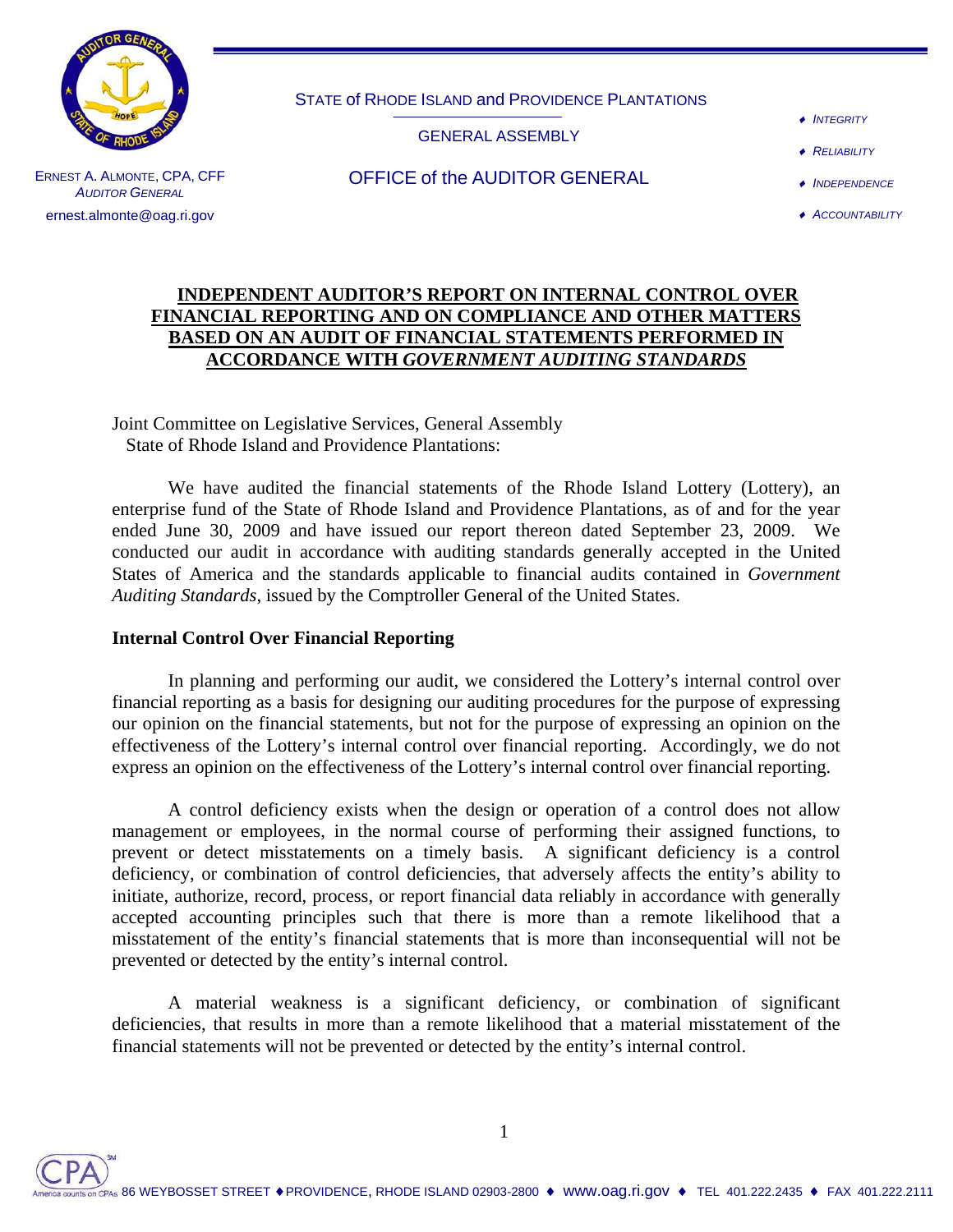Joint Committee on Legislative Services, General Assembly State of Rhode Island and Providence Plantations:

 Our consideration of internal control over financial reporting was for the limited purpose described in the first paragraph of this section and would not necessarily identify all deficiencies in internal control over financial reporting that might be significant deficiencies or material weaknesses. We did not identify any deficiencies in internal control over financial reporting that we consider to be material weaknesses, as defined above.

#### **Compliance and Other Matters**

 As part of obtaining reasonable assurance about whether the Lottery's financial statements are free of material misstatement, we performed tests of its compliance with certain provisions of laws, regulations, and contracts, noncompliance with which could have a direct and material effect on the determination of financial statement amounts. However, providing an opinion on compliance with those provisions was not an objective of our audit, and accordingly, we do not express such an opinion. The results of our tests disclosed an instance of noncompliance or other matters that is required to be reported under *Government Auditing Standards* and which is described in the accompanying schedule of findings and responses as item 2009-1.

 We also noted certain matters that we reported to management of the Lottery which are included with the Schedule of Findings and Responses as Findings 2009-2 and 2009-3.

 This report is intended solely for the information and use of the Joint Committee on Legislative Services and the Lottery and the State's management, and is not intended to be and should not be used by anyone other than these specified parties.

Cinet A. Almonte

 Ernest A. Almonte, CPA, CFF Auditor General

September 23, 2009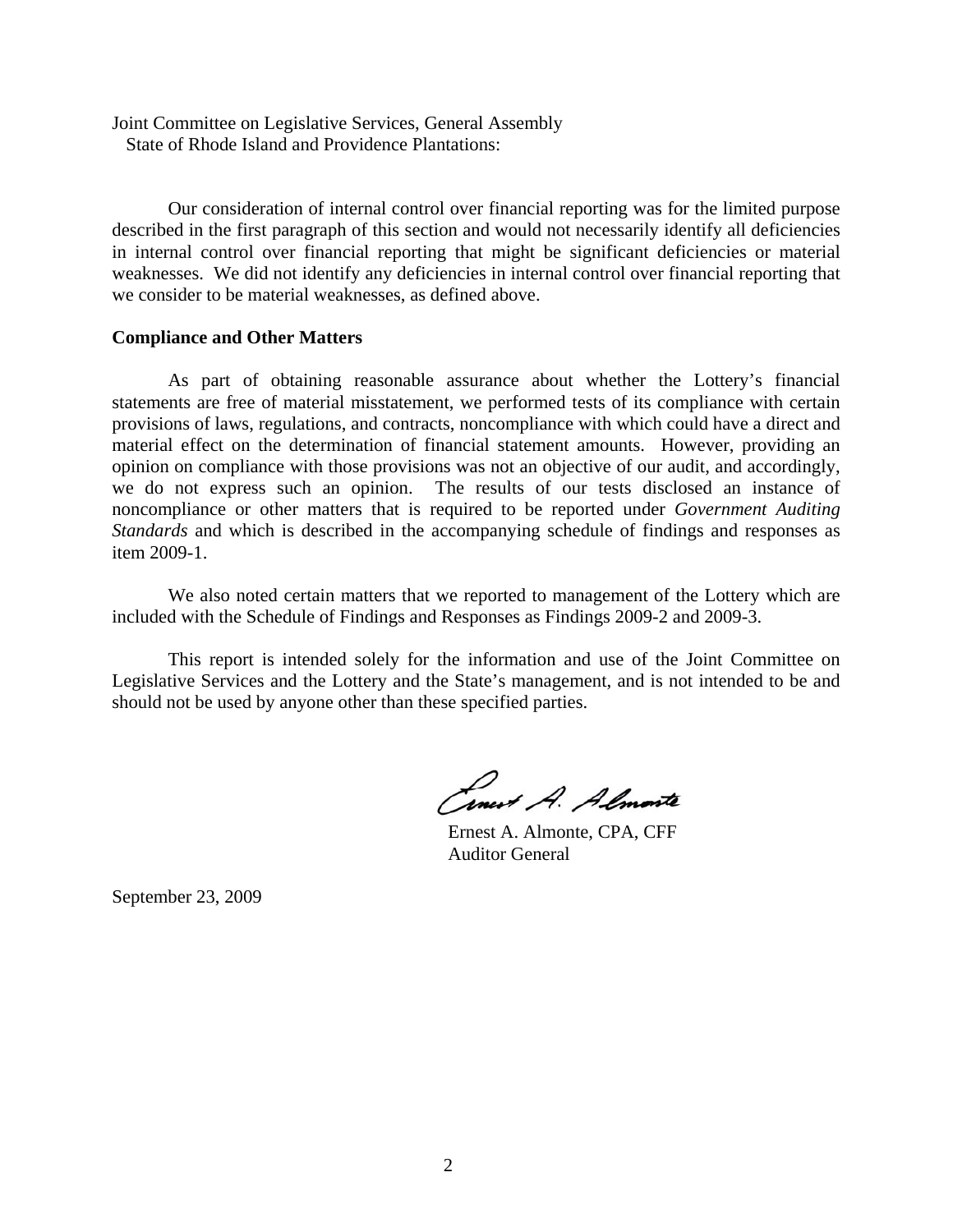### **SCHEDULE OF FINDINGS AND RESPONSES**

#### **Finding 2009-1**

#### **OTHER MATTER REQUIRED TO BE REPORTED UNDER** *GOVERNMENT AUDITING STANDARDS*

Subsequent to June 30, 2009, the Lottery became aware of a potential fraud involving the operation of the bonus play rewards program ("bonus play program") at Twin River, a licensed video lottery facility. The bonus play program at Twin River became operational in June 2008 and was authorized by the Lottery. Due to weaknesses in controls over Twin River's administration of the bonus play program including a lack of segregation of duties, inappropriate access rights, and system design weaknesses, a Twin River employee responsible for the administration of the program was able to create invalid player reward accounts and unauthorized free play credits. The free play credits resulted in video lottery prize awards being paid. Note 13 (c) to the Lottery's June 30, 2009 financial statements contains an estimate of the amount of potential loss to the Lottery. The Lottery plans to seek reimbursement from Twin River for the amount of any loss attributable to this unauthorized activity.

This incident has been investigated by Twin River management, Lottery management and the Rhode Island State Police. Corrective action is planned by Twin River to improve controls over the administration of the bonus play program. Finding 2009-2 includes recommendations to the Lottery to improve its oversight of the bonus play programs at each of its licensed video lottery facilities.

#### **Finding 2009-2**

#### **CONTROL REVIEWS FOR SIGNIFICANT CHANGES IN GAMING OPERATIONS**

The Lottery has developed formal comprehensive policies and procedures designed to ensure that adequate internal controls are in place over video lottery operations. The Lottery also devotes significant resources annually to the monitoring of contractor compliance with these policies and procedures. Operations at the video lottery facilities are subject to change for a variety of reasons -- one of the more recent changes is the implementation of direct player reward marketing efforts (i.e., bonus play program) to increase sales at the facilities.

Prior to the implementation of the bonus play program at Twin River, the Lottery considered the impact of the program on the gaming systems already utilized to operate video lottery. The Lottery also developed and implemented monitoring policies and procedures to consider this new facet of video lottery operations.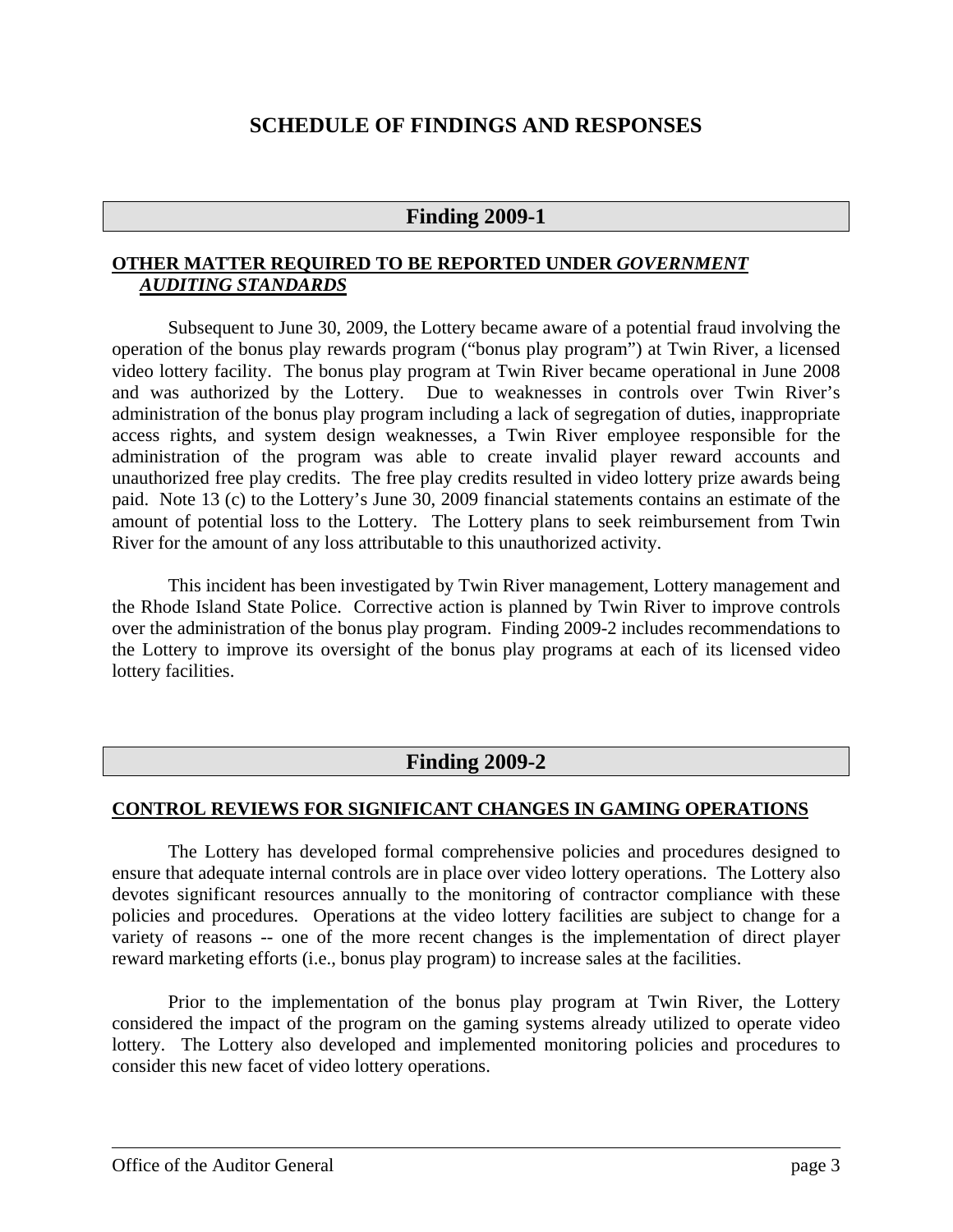During fiscal 2009, upon discovery of the issue discussed in Finding 2009-1, it was determined that Twin River had not implemented proper internal controls to effectively safeguard the integrity of its bonus play program. Although certain of these activities are clearly within the responsibility and control of the video lottery facility, the facility's control procedures must be considered due to the direct impact on video lottery sales and prize awards. In this specific instance, a certification by the facility of its policies and procedures relating to the bonus play program would have provided additional assurance that the facility had given adequate consideration to proper controls over its operation and administration. Additionally, onsite review of controls over its operation either by Lottery personnel or a contractor engaged to perform the review would have ensured that controls, as certified by the facility, were in place and operating effectively.

Upon discovery of the control deficiency indicated above, the Lottery began a review of the facility's controls over its bonus play program and has made appropriate recommendations to resolve the known deficiencies. Once implemented by the facility, the Lottery should engage a contractor knowledgeable about these types of specific gaming operations to validate that the facility's controls are in place and operating effectively to safeguard video lottery operations.

#### RECOMMENDATIONS

- 2009-2a Obtain a certification of controls employed by the video lottery facilities in relation to significant operational changes made within video lottery operations prior to their implementation.
- 2009-2b Obtain an examination of policies and procedures relating to the operation of bonus play programs at the two video lottery facilities to ensure that each facility has controls in place to effectively safeguard video lottery operations.

#### *Auditee Views*:

*2009-2a* 

*The Lottery will obtain certifications of internal controls for all significant operational changes from the two video lottery facilities prior to implementation of approved changes. The Lottery has formal policies and procedures requiring licensed Video Lottery Facilities have adequate internal controls to safeguard, to the highest degree possible, Lottery assets provided in the operation. The Lottery, as part of its regulatory and oversight responsibilities, will also require internal and external evaluations of required controls over approved operations.* 

#### *2009-2b*

*The Lottery has required Twin River to engage the services of an investigative and computer forensics firm regarding the control issue over the bonus play program. The Lottery is in the process of defining the requirements for examinations of the bonus play*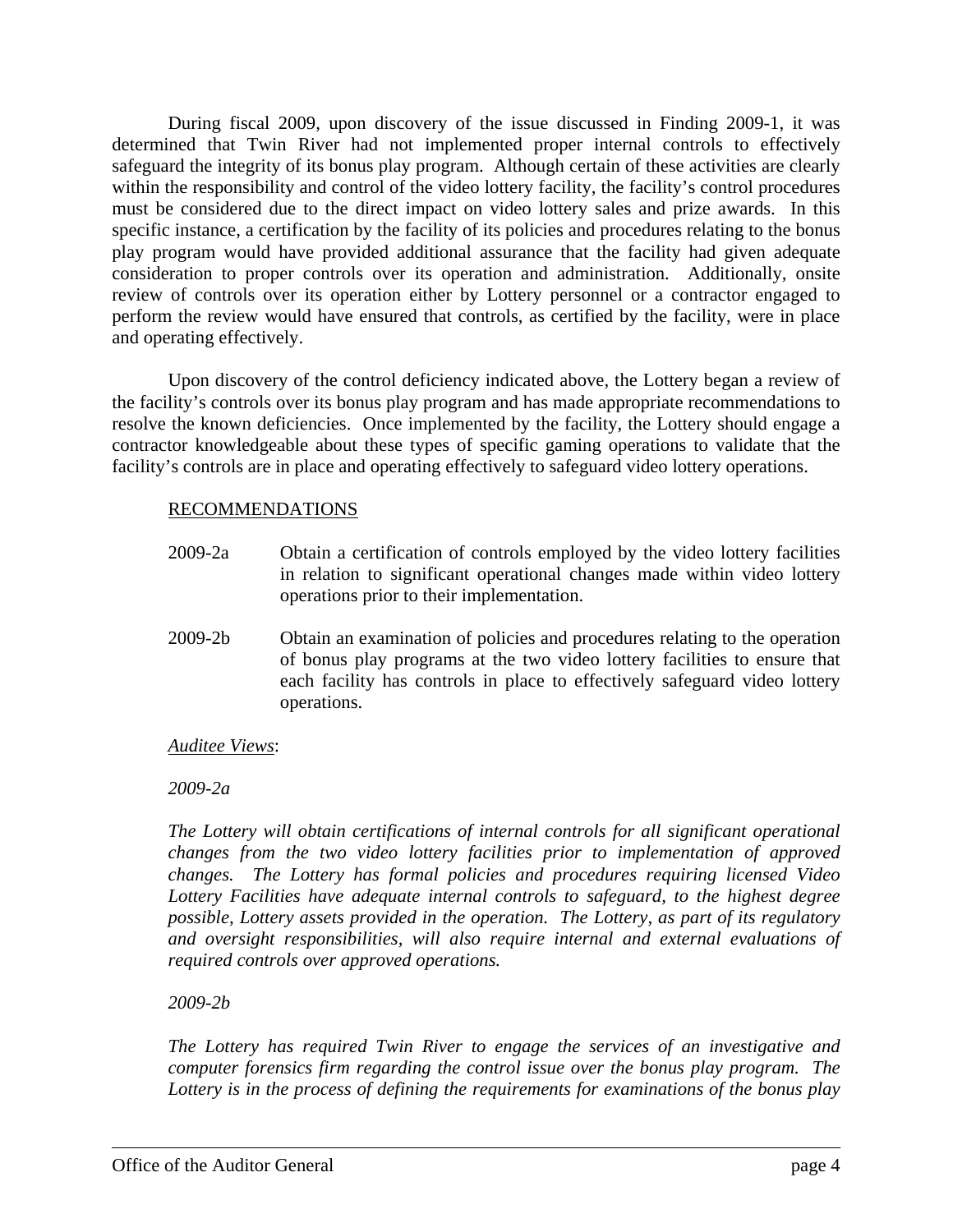*operations and player tracking systems and developing proposals for external firms to bid and perform the examinations. The Lottery has also required both video lottery facilities to implement various controls to ensure IT systems are adequately secured, restricted, controlled and monitored. The Lottery will require future routine examinations of the bonus play and tracking systems.* 

#### **Finding 2009-3**

#### **UTILIZATION OF THE STATE'S ACCOUNTING SYSTEM FOR FINANCIAL REPORTING**

The Lottery's internal general ledger accounting system is used for financial reporting; however, the Lottery utilizes the State's accounting system known as the Rhode Island Financial and Accounting Network System (RIFANS) for all disbursements relating to Lottery operations, except for prize disbursements. The Lottery records all payment transactions in both their internal accounting system and RIFANS for payments to vendors. Revenue and cash receipt transactions are also recorded in both systems although more detail is recorded in the Lottery's accounting system. The activity recorded in RIFANS is basically cash receipts and disbursements whereas the Lottery's accounting system records all activity on an accrual basis to prepare financial statements in accordance with generally accepted accounting principles.

For certain centralized billing processes used by the State (e.g., payroll, purchase cards, office supplies, etc.), payments are initiated through the State's Office of Accounts and Control and individual agencies are charged for their pro-rata share of monthly activity. In these instances, the Lottery does not initiate payment and must review reports from RIFANS to identify and record this activity in their internal accounting system.

The Lottery performs reconciliations of cash and certain expenditure categories between their internal general ledger and RIFANS, however, changes in the fiscal closing processes conducted by the State and the Lottery can still lead to variances between the financial activity reported by the two systems. In addition, the Lottery's current process includes a duplication of effort for the recording of disbursements and cash receipts within both systems. Further, because RIFANS does not include all financial statement activity required for the preparation of accrual basis financial statements, the State can not adopt a comprehensive budget for Lottery operations as part of their annual budget process.

We believe that accounting and financial reporting of the Lottery's operations through RIFANS would provide the most efficient and effective means of internal control over financial reporting. RIFANS, as currently utilized to meet the State's financial reporting needs, could not accommodate the Lottery's financial reporting needs. The State, in conjunction with the Lottery, should adopt a plan to facilitate the use of RIFANS to meet the accounting and financial reporting needs of the Lottery. Such a plan will require careful consideration of the Lottery's chart of accounts, their monthly fiscal closing process, and other needs to allow for the timely